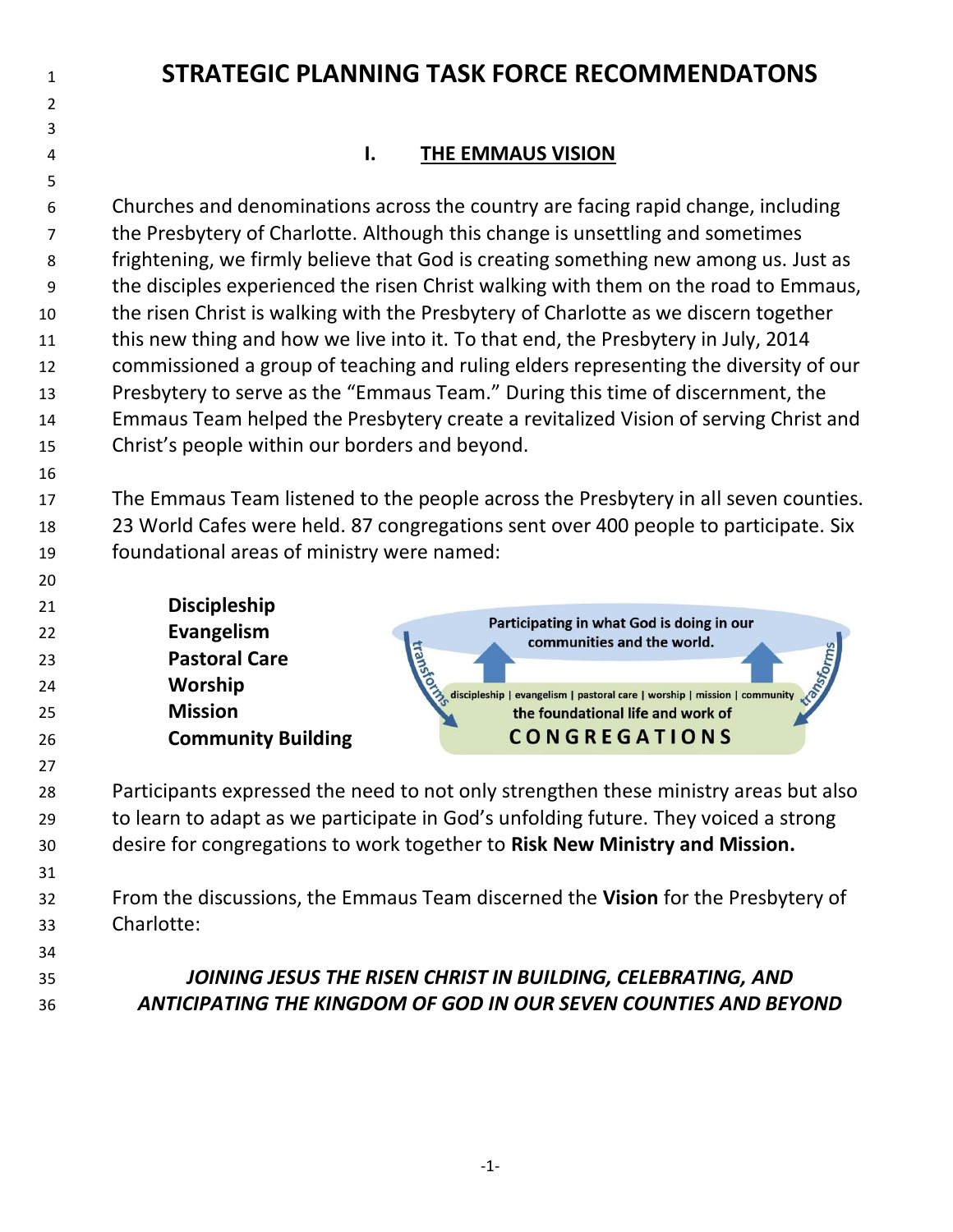| 38       |                                                                                                              |  |
|----------|--------------------------------------------------------------------------------------------------------------|--|
| 39       | Council appointed the Strategic Planning Task Force in May, 2016. The Council appointed 11                   |  |
| 40       | people, representing the diversity of the Presbytery, to do five things:                                     |  |
| 41       | 1. Recommend a new structure to support the shared Emmaus Vision                                             |  |
| 42       | 2. Recommend a staffing rationale                                                                            |  |
| 43       | 3. Write the position description for the next General Presbyter                                             |  |
| 44       | 4. Suggest a budget to support the first three recommendations                                               |  |
| 45       | 5. Recommend the content/structure of Presbytery meetings                                                    |  |
| 46       |                                                                                                              |  |
| 47       | The Strategic Planning Task Force did the following to prepare for this work:<br>$\bullet$                   |  |
| 48       | Prayed collectively and individually for the Spirit's leading                                                |  |
| 49       | Immersed themselves in the Emmaus report<br>$\bullet$                                                        |  |
| 50       | Interviewed five presbyteries who are in transition<br>$\bullet$<br>Interviewed all current committee chairs |  |
| 51       | $\bullet$                                                                                                    |  |
| 52<br>53 | Examined presbytery's budget<br>$\bullet$                                                                    |  |
| 54       | The Task force learned a number of things:                                                                   |  |
| 55       | Congregations feel disconnected and isolated.<br>$\bullet$                                                   |  |
| 56       | Congregations do not feel served by Presbytery committees and structures; nor do<br>$\bullet$                |  |
| 57       | they understand the purpose of the Presbytery.                                                               |  |
| 58       | • Current presbytery committees are struggling to maintain membership.                                       |  |
| 59       | There is lack of communication between presbytery committees.<br>$\bullet$                                   |  |
| 60       | The Presbytery is under-staffed.<br>$\bullet$                                                                |  |
| 61       | The Presbytery is smaller numerically and financial support of the Presbytery is<br>$\bullet$                |  |
| 62       | smaller and decreasing.                                                                                      |  |
| 63       | The current structure of Presbytery is not effectively meeting these challenges.<br>$\bullet$                |  |
| 64       |                                                                                                              |  |
| 65       | The Strategic Planning Task Force flipped the structure from being staff and committee-                      |  |
| 66       | driven to being formed and informed by ministries from the congregations. The intention                      |  |
| 67       | of this structure is to distribute and balance perceived or real power, and if it is located                 |  |
| 68       | anywhere, to locate it in the life, ministry, and mission of the congregations. The new                      |  |
| 69       | structure seeks to create the conditions for new ministries, risk-taking, and relationship-                  |  |
| 70       | building. Characteristics that motivated the shape of the new structure include being                        |  |
| 71       | nimble, connectional, self-examining, lean, and flexible. In all areas, it continues to be                   |  |
| 72       | important to adhere to values of transparency, consistency, and accountability.                              |  |
| 73       |                                                                                                              |  |
| 74       | In this new structure, the Presbytery staff, Council, and committees will support, help,                     |  |
| 75       | and connect, not plan, direct, and manage.                                                                   |  |
| 76       |                                                                                                              |  |
| 77       | The two principles that drove the new structure are 1) building relationships and 2)                         |  |
| 78       | strengthening congregations.                                                                                 |  |

**II. STRATEGIC PLANNING TASK FORCE**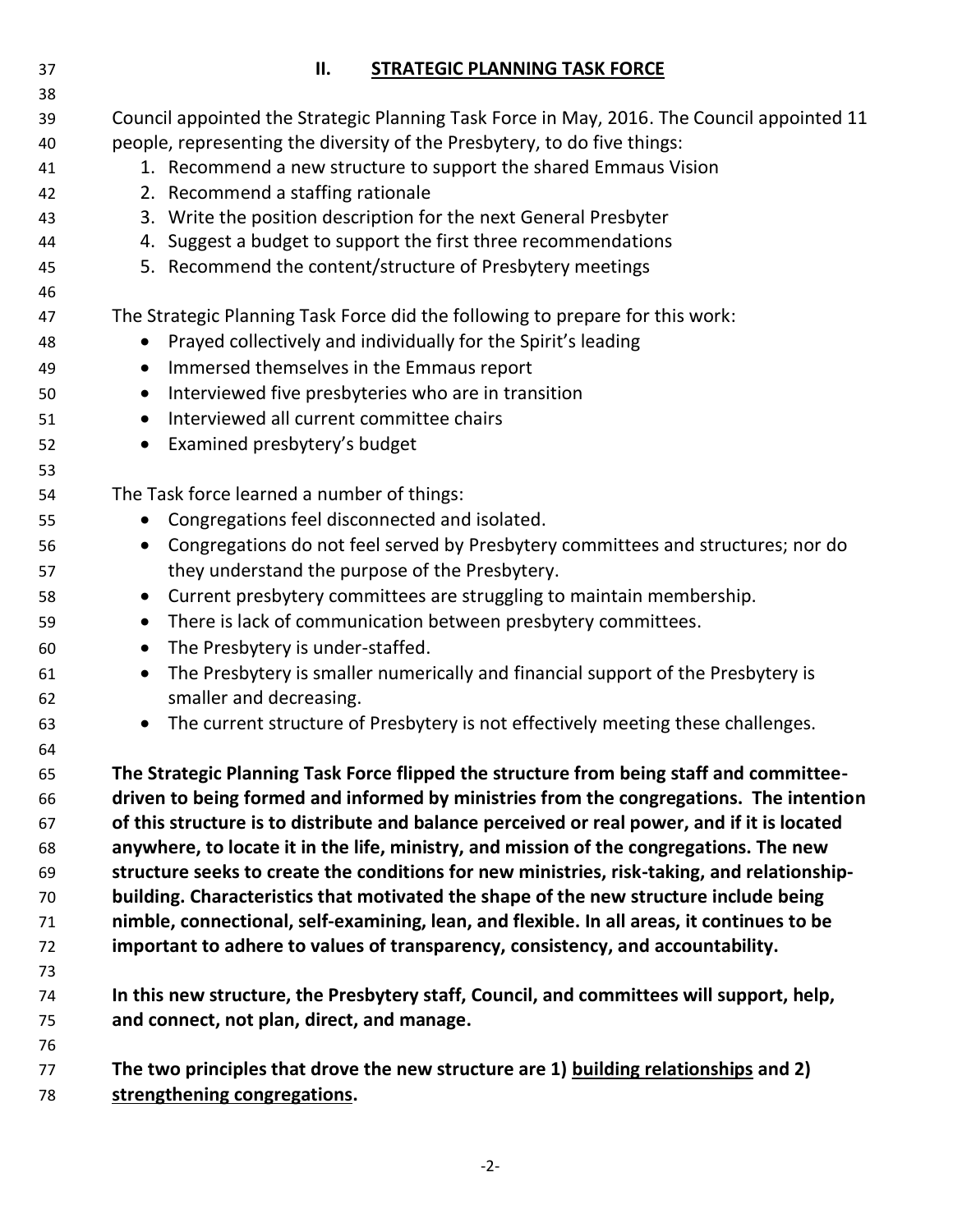## **III. DEFINITIONS OF STRUCTURAL COMPONENTS**

 The proposed structure is intended not to create a static structure but one that has the capacity to adapt to changing circumstances and needs. The Strategic Task Force recommends three organizational components. The goals are to lift up ministry at the congregational level and encourage partnerships and connections among congregations.

## **A. MINISTRY TEAMS: The Heart and Soul of the New Structure**

 Ministry Teams are created by individuals, groups, or congregations as each discerns new 89 mission and ministry by the leading of the Spirit. While a church may have "ministry teams" within their own congregation, Ministry Teams as used in this document involve individuals or groups from *more than one church of the Presbytery*. These teams exist as soon as those connections are established and last as long as there are people interested in actively participating.

#### **Characteristics:**

- Formed around a specific task or interest
- 97 Self-selected involvement
- 98 Not staffed by Presbytery
- Grassroots driven
- 100 Ministry Resource Committee (MRC, see line 282 below) supports with publicity as appropriate
- 102 May apply for grants and funding through the MRC

#### **Rationale:**

- 105 Provides a birthing place for new ministries within the Presbytery
- 106 Helps the Presbytery be nimble and adaptive
- 107 Creates the conditions for new ministry and risk taking
- 108 Builds relationships among congregations

## **Operating Suggestions:**

- 111 Identify a passion or interest
- 112 Invite other churches to join
- 113 Apply to MRC for funding as appropriate
- 114 Contact the MRC for help connecting or publicizing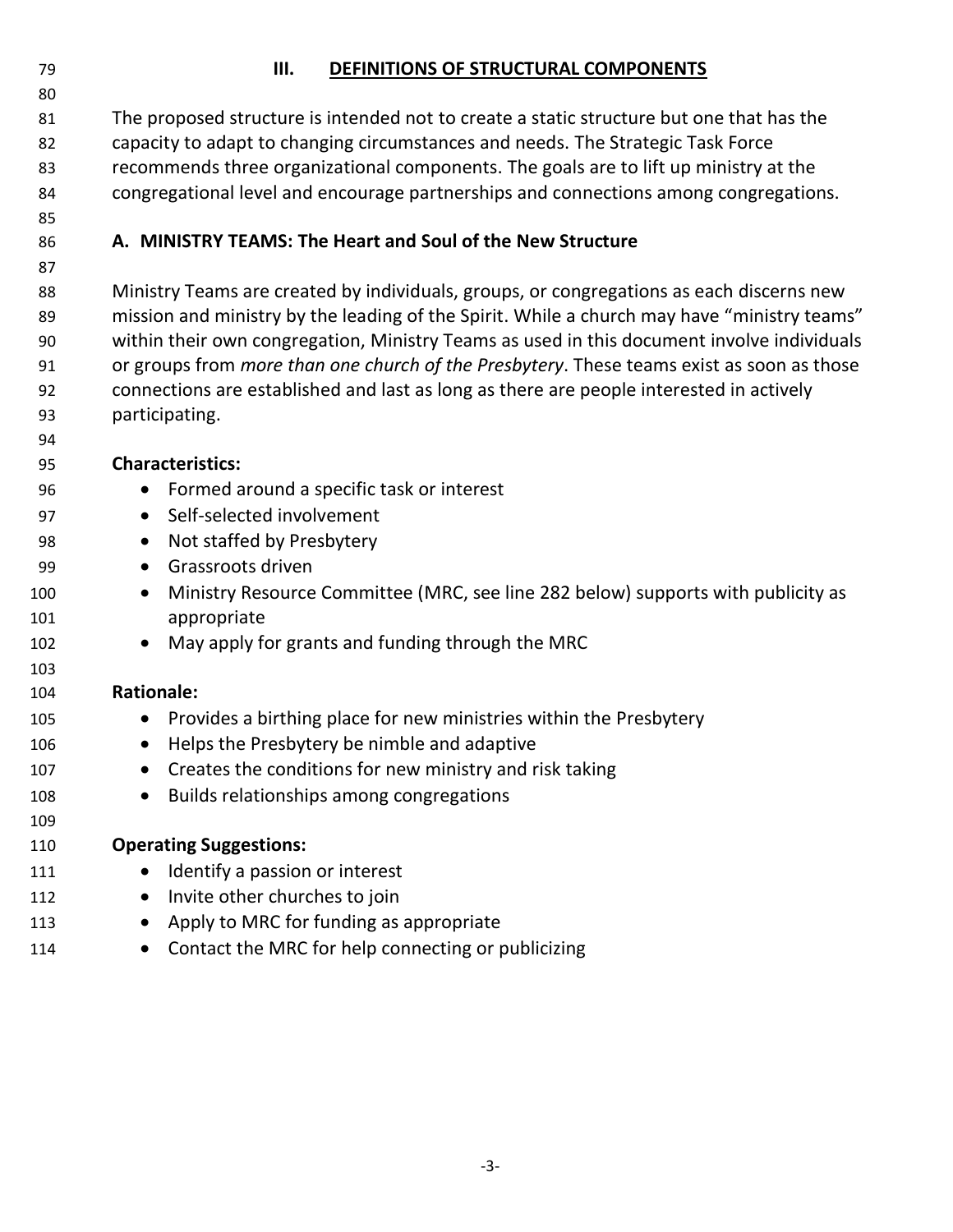## **B. TASK FORCES**

## Task Forces are flexible organizational components that provide the ability to focus on one topic or issue and the capacity to include people in the Presbytery with a passion for the work at hand.

## **Characteristics:**

- 122 Formed by action of the Presbytery, Council, Standing Committee, or the Stated Clerk.
- Has a specific charge given by the appointing body, and may include "voice" and access to that body (e.g., "written report at end of study," "regular voice at our meetings," etc…)
- 127 Appointing body will make every effort to adhere to the values of representation
- Appointing body may choose to have membership open to all interested people or to set parameters for membership as deemed appropriate
- 130 Term (duration) of the task force will be set by the appointing body, and may be **renewed by that body**
- 132 Accountable to the appointing body

#### **Rationale:**

- 135 Provides flexibility in time, task, and membership
- 136 Allows for laser sharp focus on a topic
- 137 Set term (duration) provides accountability, flexibility, and means for self-examination to prevent stagnation

## **C. STANDING COMMITTEES**

 Standing Committees are organizational units defined by the Book of Order and the Administrative Manual (standing rules) of Presbytery.

## **Characteristics**:

- 146 Members are nominated by Committee on Representation and elected by Presbytery
- 148 Membership rotates
- 149 Responsibilities are defined by the Administrative Manual of Presbytery
- 150 As led by the Spirit, additional work can be embraced
- 151 Permanently part of the structure of Presbytery until eliminated by vote of Presbytery

## **Rationale:**

- 155 Book of Order requirements
- 156 Serve the Mission and Ministry of Presbytery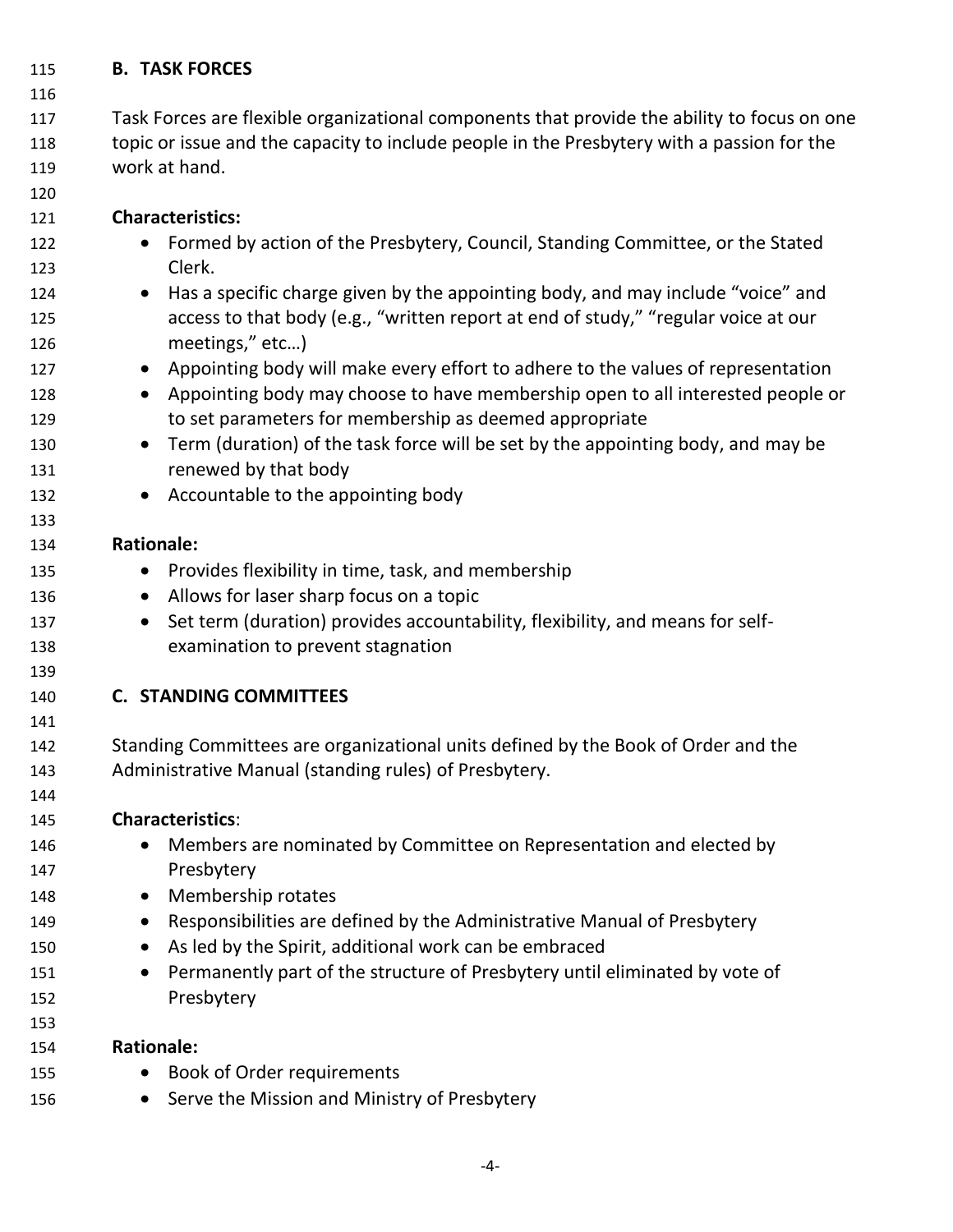| 157 | IV.<br><b>PROPOSED STRUCTURE</b>                                                          |
|-----|-------------------------------------------------------------------------------------------|
| 158 |                                                                                           |
| 159 | A. MINISTRY TEAMS: The Heart and Soul of the New Structure                                |
| 160 |                                                                                           |
| 161 | <b>Examples of Current Ministry Teams</b>                                                 |
| 162 | 1. While Presbyterian Women (PW) is a national PCUSA ministry, they are a premier         |
| 163 | example of how an independent ministry team functions in relationship with the            |
| 164 | congregations of a presbytery. PW broadly represents and connects women                   |
| 165 | passionate to do ministry and mission.                                                    |
| 166 | 2. Hunger Action* (HAWG/Ten Cents A Meal): hunger relief and at-risk youth                |
| 167 | 3. Community Disaster Response Team* (CDRT): construct and transport shower               |
| 168 | buildings                                                                                 |
| 169 | 4. Charlotte Youth Ministry Consortium (CYMC), a youth ministry that connects             |
| 170 | multiple congregations of all sizes and ethnicities                                       |
| 171 | 5. "Bluegrass Worship": three Matthews-area churches have an annual gathering of          |
| 172 | worship, fellowship, and a shared mission offering together                               |
| 173 | 6. Men's Ministry with six Concord/Kannapolis area congregations (three African-          |
| 174 | American, three white), focused on ministry with area youth                               |
| 175 |                                                                                           |
| 176 | *ADMIN (see below, line 240) will have financial oversight for Hunger Action and Disaster |
| 177 | Response due to the size and nature of their budgets.                                     |
|     |                                                                                           |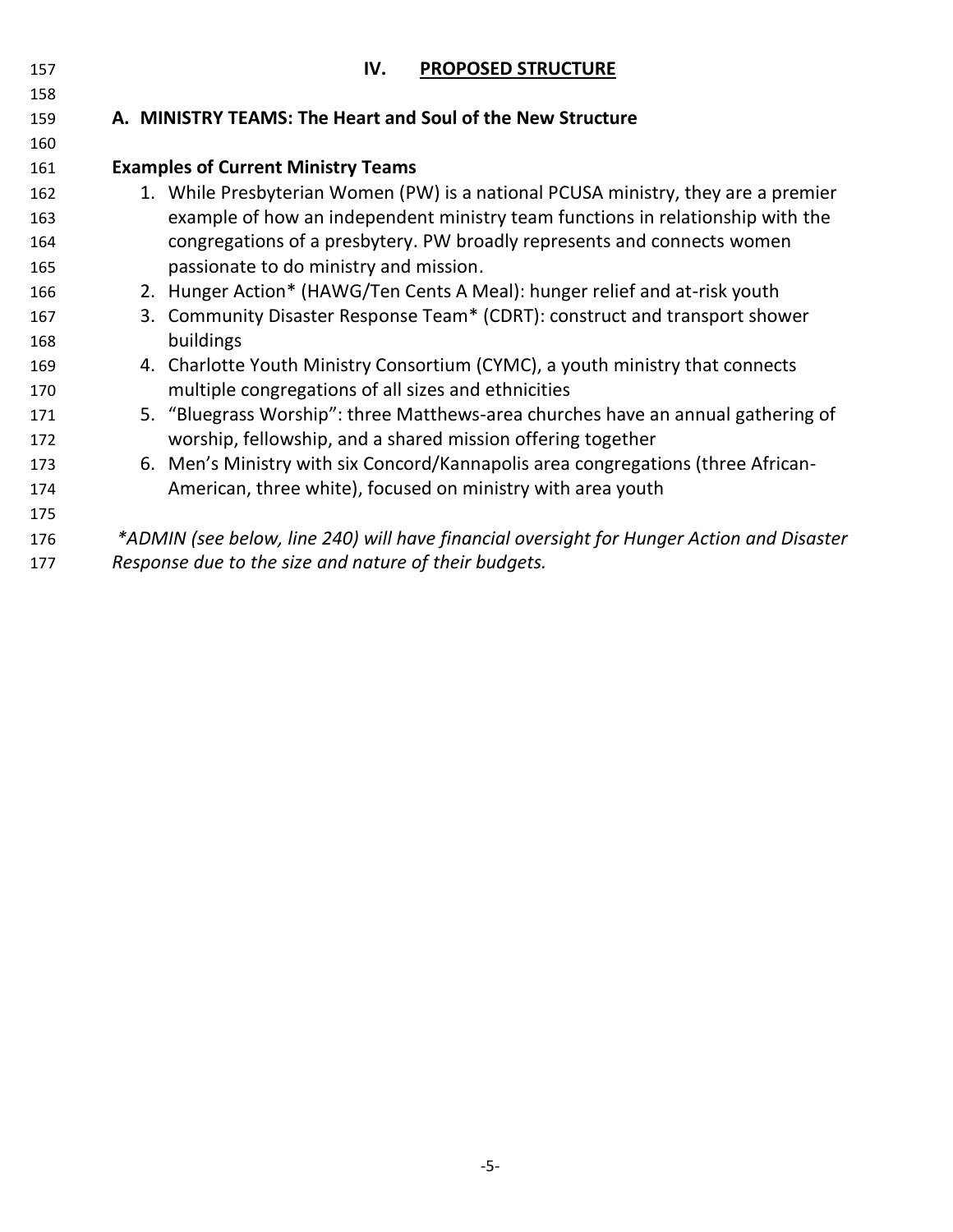## **B. TASK FORCES**

| 179 |                                                                                               |
|-----|-----------------------------------------------------------------------------------------------|
| 180 | <b>Examples of Current Council Task Forces</b>                                                |
| 181 | The Council in its leadership role has appointed two task forces.                             |
| 182 | 1. The Strategic Planning Task Force: a group formed to propose the new structure             |
| 183 | following the work by the Emmaus Team. All members were appointed by Counci                   |
| 184 | 2. The Racism Task Force: a group formed after the protests in Charlotte over the             |
| 185 | shooting of Keith Lamont Scott. After initial appointments, the council invited open          |
| 186 | membership, permitting people of passion to join.                                             |
| 187 |                                                                                               |
| 188 | <b>Recommended Council Task Force</b>                                                         |
| 189 |                                                                                               |
| 190 | 1. Justice Advocacy Task Force                                                                |
| 191 |                                                                                               |
| 192 | The Strategic Planning Task force recommends that Council name a Justice                      |
| 193 | Advocacy Task Force to identify and advocate for key areas of justice in the life of          |
| 194 | the Presbytery of Charlotte with a two year term. The Strategic Planning Task Force           |
| 195 | believes that advocacy will find greater flexibility, voice, and freedom as a                 |
| 196 | renewable task force of Council than as a standing committee. The Strategic                   |
| 197 | Planning Task Force recommends a combination of appointed members and                         |
| 198 | volunteers to ensure representation and passion for justice.                                  |
| 199 |                                                                                               |
| 200 | <b>Rationale:</b>                                                                             |
| 201 | Lifts up the role of advocacy/justice                                                         |
| 202 | Invites more people with passion for advocacy and justice to participate<br>$\bullet$         |
| 203 | Can meet with and speak at any time to Council<br>$\bullet$                                   |
| 204 | Council may establish a budget for the work of this or any task force                         |
| 205 |                                                                                               |
| 206 | <b>Examples of Committee or Clerk's Task Forces</b>                                           |
| 207 |                                                                                               |
| 208 | As noted in the definitions, standing committees or the Stated Clerk may also form one or     |
| 209 | more task forces to assist with a particular area of their respective work. The following are |
| 210 | offered as example task forces only:                                                          |
| 211 |                                                                                               |
| 212 | 1. The Stated Clerk could form a task force to aid with the following or other tasks of       |
| 213 | that office:                                                                                  |
| 214 | reviewing session minutes                                                                     |
| 215 | explaining and facilitating the process of making motions and overtures ("Bills               |
| 216 | and Overtures"*)                                                                              |
| 217 | *this responsibility moves from Council to Clerk                                              |
| 218 | revising the Administrative Manual for presbytery approval                                    |
| 219 | 2. The Ministry Resource Committee could form any number of task forces to assist             |
| 220 | with their work.                                                                              |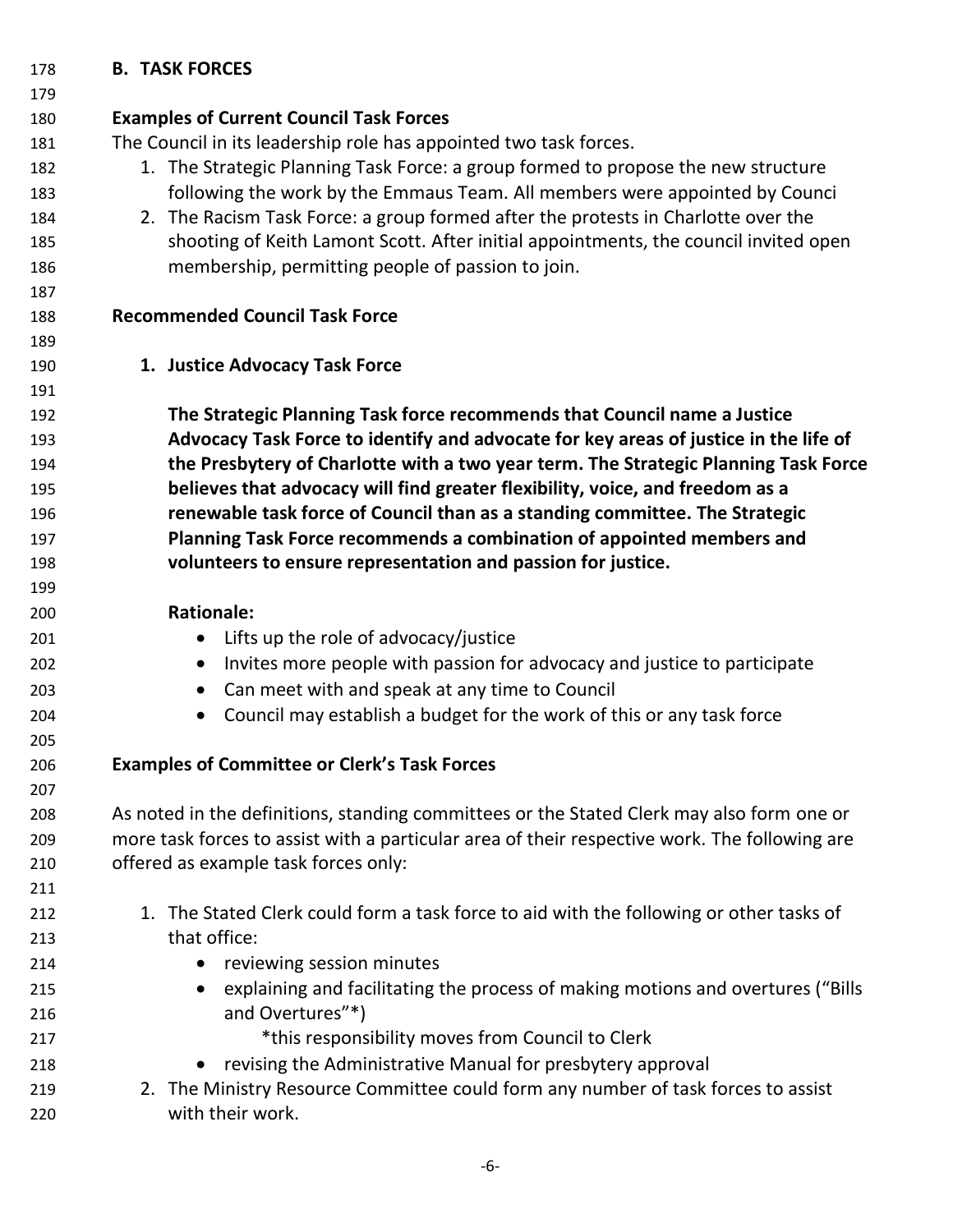## **C. STANDING COMMITTEES**

**1. Committee on Ministry (COM)**

 Each of the committees of Council has a significant responsibility to the whole presbytery. Committees designated by the *Book of Order\** will remain and continue in the work they are already doing. They are encouraged to reflect our shared Vision: *building relationships and strengthening congregations.*

- **2. Committee on Preparation for Ministry (CPM) 3. Committee on Representation (COR) \*Permanent Judicial Commission (PJC):** the PJC will continue to function as mandated by the *Book of Order*, as an ongoing *commission* of presbytery, tasked with disciplinary responsibilities. Some committees will be consolidated with new names:
- **4. Administration Committee (ADMIN)** ADMIN is a new committee which sits on and reports to Council. The four elements of its makeup include: property, stewardship, personnel, and finance. 241 In all these areas of responsibility the ADMIN committee can act, but some things will need presbytery approval or trustee approval as they do now. Six members with financial background are recommended for ADMIN. The committee may form task forces to accomplish their work. **Rationale:** The four work areas all have fiduciary responsibility. Not all four work areas have monthly responsibilities. **Staff Support:** ADMIN will be resourced by the General Presbyter and Comptroller.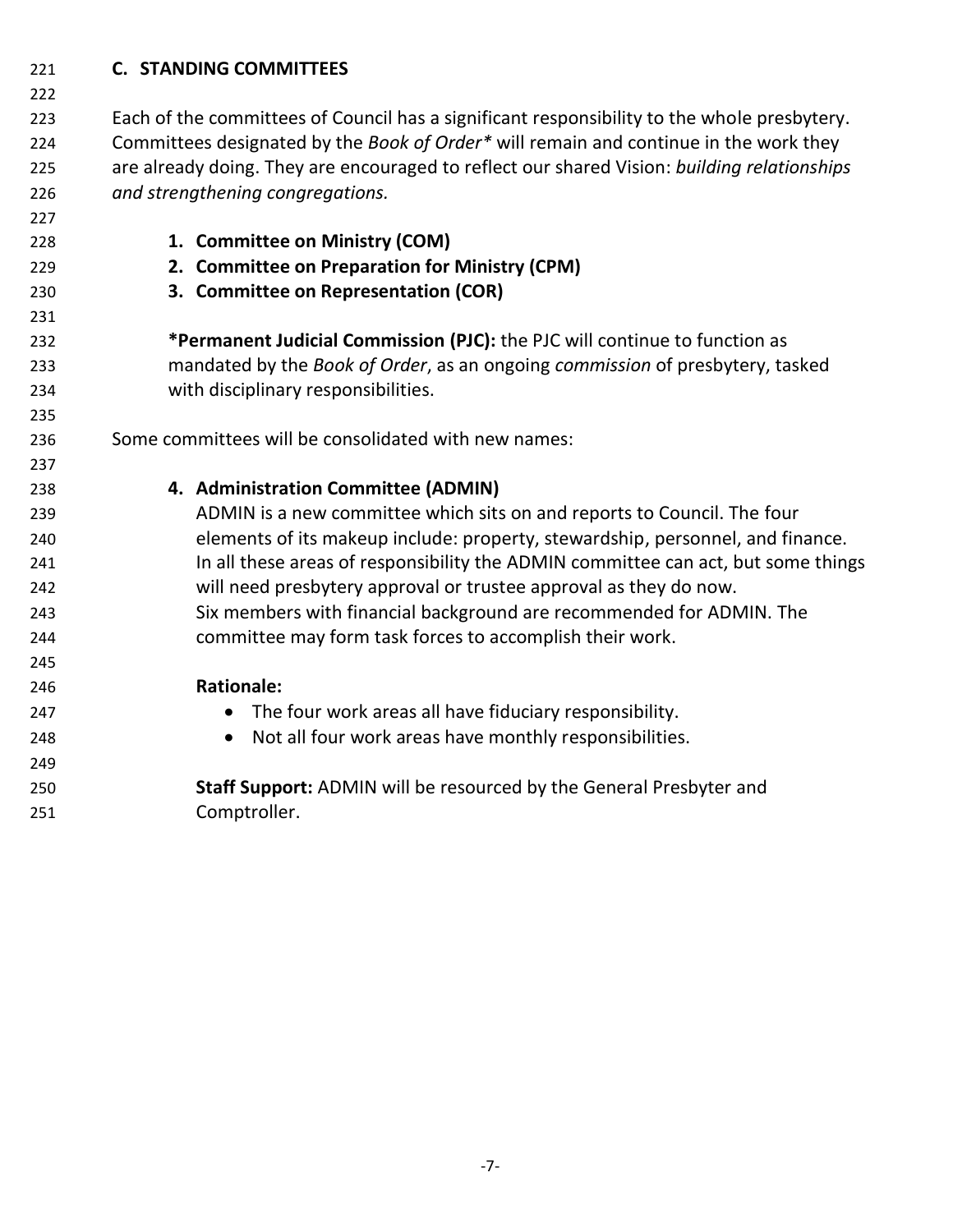| 252 | 5. Ministry Resource Committee (MRC)                                                 |
|-----|--------------------------------------------------------------------------------------|
| 253 |                                                                                      |
| 254 | <b>CONGREGATIONS</b><br>The Church Development Committee                             |
| 255 | (CDC), Leadership Development                                                        |
| 256 | Committee (LDC), and parts of                                                        |
| 257 | Mission, Justice, and Outreach<br><b>What is God doing w/you?</b>                    |
| 258 | How can we support that?<br>Committee (MJO) will form the                            |
| 259 | <b>Ministry Resource Committee (MRC).</b>                                            |
| 260 | <b>TOOLKIT</b>                                                                       |
| 261 | funding<br>training<br>MRC will seek to connect to every<br>partnership<br>coaching  |
| 262 | congregation/session, asking:                                                        |
| 263 | What is God doing with you and your community?                                       |
| 264 | How can MRC support you in this ministry?                                            |
| 265 |                                                                                      |
| 266 | MRC is structured to build relationships and strengthen congregations around our     |
| 267 | shared Vision. In conversation with congregations, the MRC will offer and            |
| 268 | develop a range of resources and support (funding, partnership, training,            |
| 269 | coaching) around the priorities of our shared Vision: discipleship, evangelism,      |
| 270 | pastoral care, mission, worship, community-building, and risking new ministry        |
| 271 | and mission. New worshiping communities and transformation are foundational          |
| 272 | to the resourcing work of the MRC.                                                   |
| 273 |                                                                                      |
| 274 | Sixteen members are recommended for MRC, to be formed initially by the               |
| 275 | Committee on Representation from members of CDC, LDC, or MJO.                        |
| 276 |                                                                                      |
| 277 | <b>Rationale:</b>                                                                    |
| 278 | Promotes connections among churches and ministries in the presbytery<br>$\bullet$    |
| 279 | Provides tools and resources to promote healthy churches and worshiping<br>$\bullet$ |
| 280 | communities                                                                          |
| 281 |                                                                                      |
| 282 | Staff Support: MRC will be resourced by the Associate General Presbyter.             |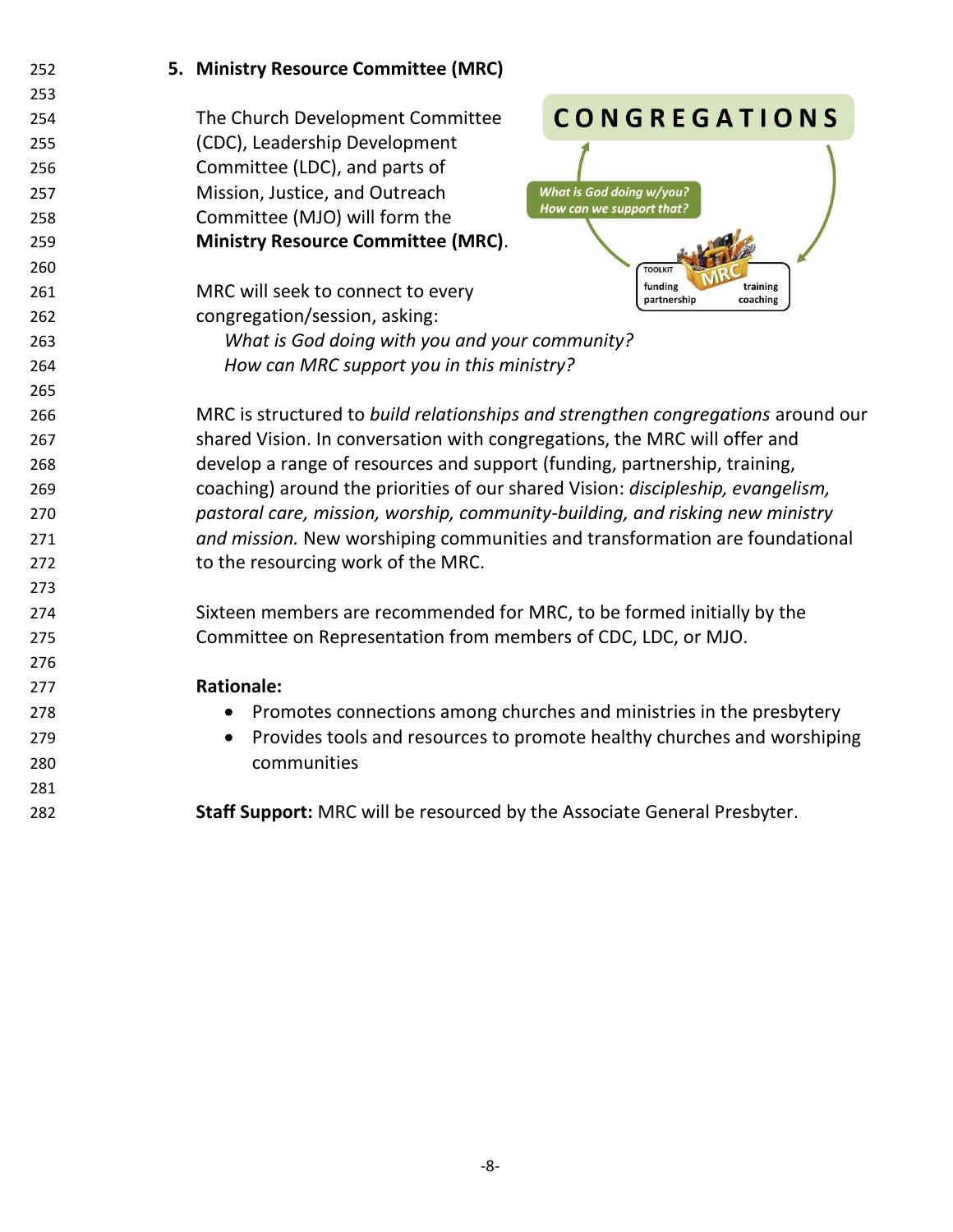

 *This role of Council lives into the characteristics of the Vision to be nimble, connectional, self-examining, lean, and flexible – formed and informed by ministries from the congregations.*

## **Responsibilities of Council**

 The continued responsibilities are fiduciary, communication among committees, and acting on behalf of Presbytery between Presbytery meetings.

## **Rationale**

- It is recommended to reduce the size of Council in view of its clearly defined role and set of responsibilities. A smaller Council is a better steward of human resources.
-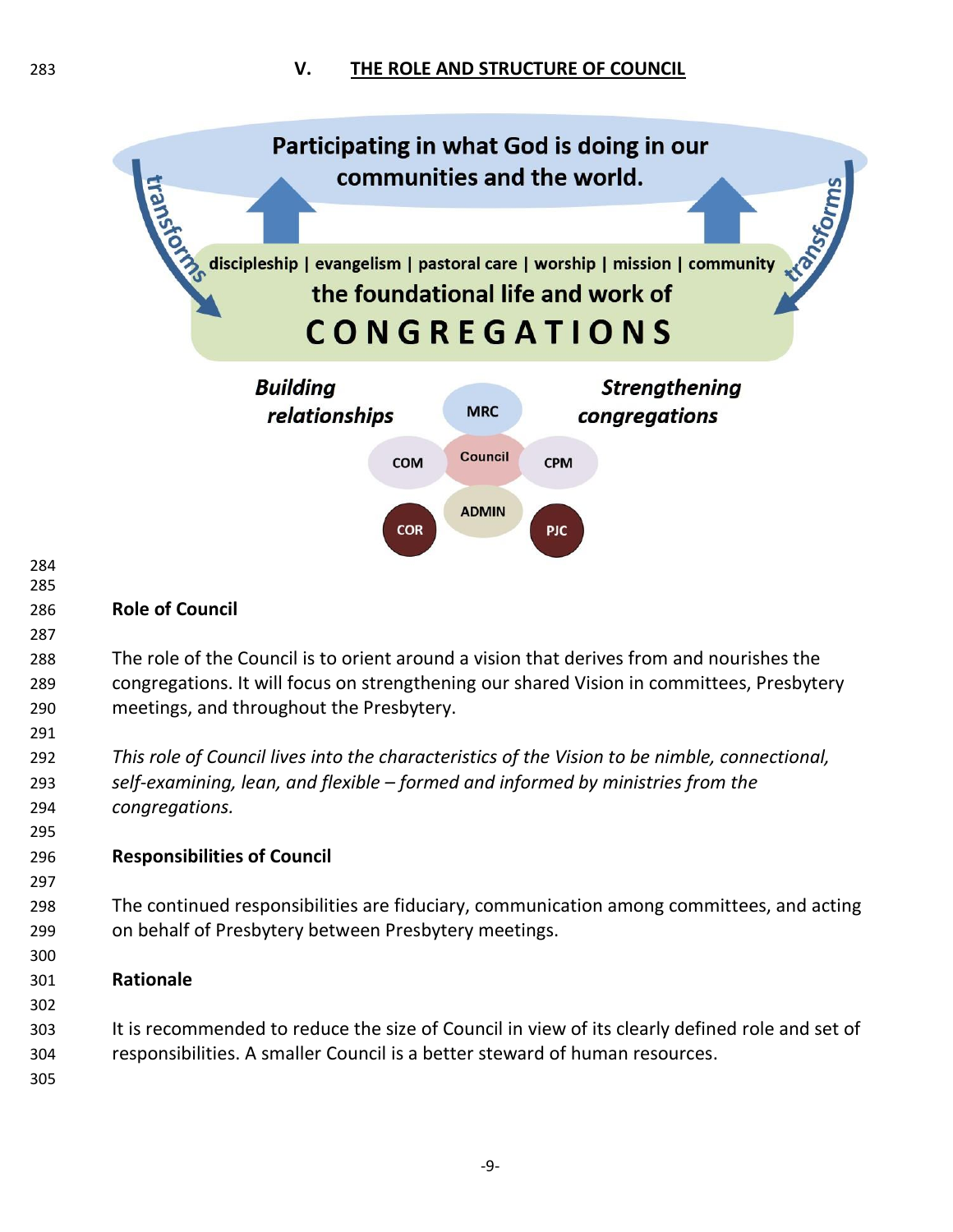| 306 | <b>Composition of Council:</b>                                                         |
|-----|----------------------------------------------------------------------------------------|
| 307 |                                                                                        |
| 308 | 9 elected (voice and vote)                                                             |
| 309 | 3 officers (Council moderator, Council moderator-elect, past Council                   |
| 310 | moderator)                                                                             |
| 311 | 6 at-large members: elected from the breadth of the presbytery to bring a<br>$\bullet$ |
| 312 | "wide perspective" to Council to help articulate the shared vision                     |
| 313 |                                                                                        |
| 314 | 4 ex-officio (voice and vote)                                                          |
| 315 | Committee on Ministry moderator<br>$\bullet$                                           |
| 316 | Committee on Preparation for Ministry moderator<br>$\bullet$                           |
| 317 | <b>Admin Moderator</b><br>$\bullet$                                                    |
| 318 | Ministry Resources Committee moderator<br>$\bullet$                                    |
| 319 |                                                                                        |
| 320 | 7 Advisory (Voice only)                                                                |
| 321 | Presbytery moderator<br>$\bullet$                                                      |
| 322 | Presbytery vice-moderator<br>$\bullet$                                                 |
| 323 | <b>General Presbyter</b><br>$\bullet$                                                  |
| 324 | <b>Associate General Presbyter</b><br>$\bullet$                                        |
| 325 | <b>Stated Clerk</b><br>$\bullet$                                                       |
| 326 | Comptroller<br>$\bullet$                                                               |
| 327 | Committee on Representation moderator                                                  |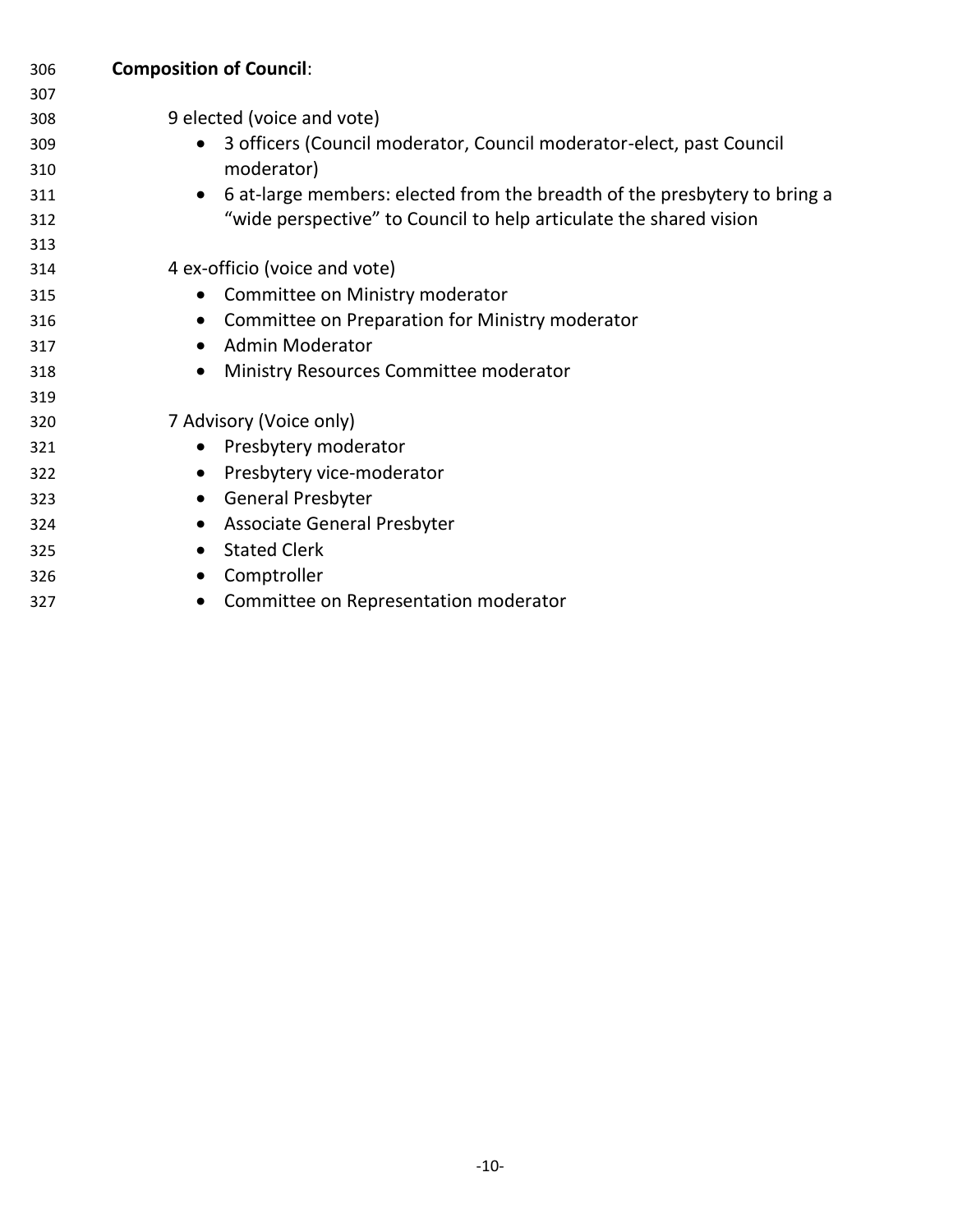| 328 | VI.<br><b>PRESBYTERY MEETINGS</b>                                                              |
|-----|------------------------------------------------------------------------------------------------|
| 329 |                                                                                                |
| 330 | The Strategic Planning Task Force affirms the direction Council is taking Presbytery           |
| 331 | meetings. Recent meetings have shifted the focus from primarily business to opportunities      |
| 332 | to engage with one another to learn. Teaching and Ruling Elders have responded very            |
| 333 | positively to the shift.                                                                       |
| 334 |                                                                                                |
| 335 | To support the Emmaus principles of building relationships and strengthening                   |
| 336 | congregations, we recommend Council lean into this shift.                                      |
| 337 |                                                                                                |
| 338 | The focus of Presbytery meetings:                                                              |
| 339 | <b>Engaging Worship</b><br>$\bullet$                                                           |
| 340 | Providing learning opportunities<br>$\bullet$                                                  |
| 341 | Highlighting and hearing about ministries in various congregations<br>$\bullet$                |
| 342 | Creating a forum for the formation, encouragement, and identification of Ministry<br>$\bullet$ |
| 343 | Teams                                                                                          |
| 344 | <b>Building relationships</b><br>$\bullet$                                                     |
| 345 | Handling business as efficiently as possible<br>$\bullet$                                      |
| 346 |                                                                                                |
| 347 | <b>Operating Suggestions</b> - some useful tools for eliciting participation                   |
| 348 | "Open Space": In its pure form, there are no pre-planned list of topics, only time             |
| 349 | slots and a space in the main meeting room where participants with a passion can               |
| 350 | gather to discuss a common passion for ministry.                                               |
| 351 | • "Story Sharing": sharing in groups about life, ministry, and mission in the local            |
| 352 | congregations (connect to MRC!)                                                                |
| 353 | "World Café": a whole group interaction method focused on conversations; a<br>$\bullet$        |
| 354 | creative process for leading collaborative dialogue, sharing knowledge, and creating           |
| 355 | possibilities for action in groups of all sizes.                                               |
| 356 | For more info: www.kstoolkit.org/The+World+Cafe                                                |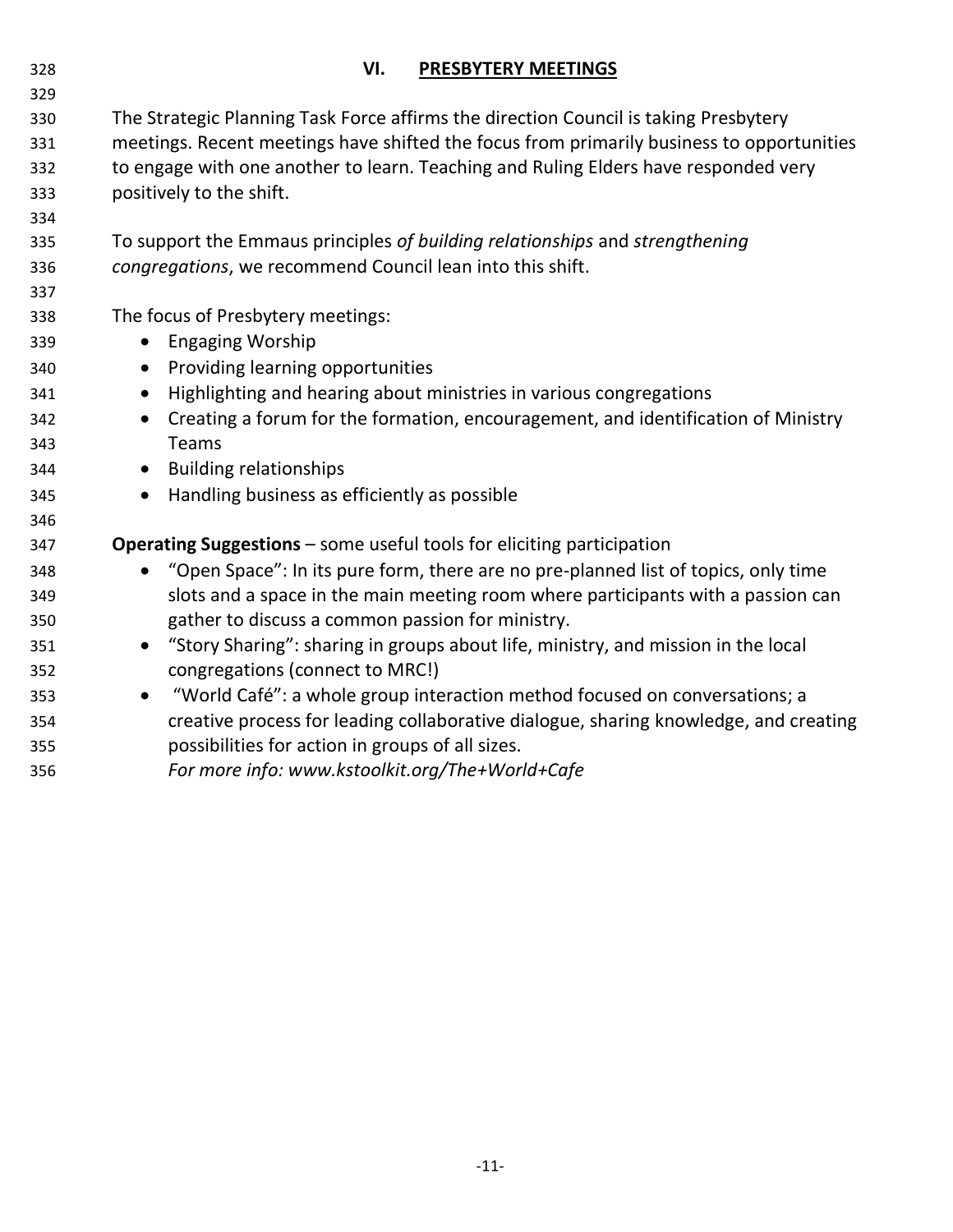| 358 |                                                                                                    |
|-----|----------------------------------------------------------------------------------------------------|
| 359 | As the plan is implemented, and if the way be clear from a budgeting and financial                 |
| 360 | perspective for funding, the following is the proposed staffing model for the presbytery,          |
| 361 | through the annual budgeting process of the presbytery.                                            |
| 362 |                                                                                                    |
| 363 | General Presbyter (full time): responsibilities to serve the overall Vision of the Presbytery      |
| 364 | and lead the Presbytery staff, with specific partnership with the Committee on Ministry and        |
| 365 | with ADMIN.                                                                                        |
| 366 | Approx. salary/benefits: \$152,000                                                                 |
| 367 |                                                                                                    |
| 368 | Associate General Presbyter (full time): primary responsibility to partner with the                |
| 369 | <b>Ministry Resources Committee (MRC).</b>                                                         |
| 370 | Approx. salary/benefits: \$99,000                                                                  |
| 371 |                                                                                                    |
| 372 | <b>Rationale</b>                                                                                   |
| 373 | Devotes one full-time, staff position to enhance and equip the MRC.<br>$\bullet$                   |
| 374 | Directs the staffing structure to support local ministry and build relationships with<br>$\bullet$ |
| 375 | and among the congregations.                                                                       |
| 376 | Creates an outward looking, congregation-supporting culture among the staff.<br>$\bullet$          |
| 377 |                                                                                                    |
| 378 | Stated Clerk/Office Administrative Assistant (full time)                                           |
| 379 | Approx. salary/benefits: \$82,000                                                                  |
| 380 |                                                                                                    |
| 381 | Comptroller (27 hrs. a week)                                                                       |
| 382 | Approx. salary/benefits: \$65,000                                                                  |
| 383 |                                                                                                    |
| 384 | <b>COM/CPM Administrative Coordinator</b>                                                          |
| 385 | (15 hrs a week): primary responsibility to partner with COM and CPM.                               |
| 386 | Approx. salary/benefits: \$19,000                                                                  |
| 387 |                                                                                                    |
| 388 | <b>Resource Center Librarian (housed at Union Seminary)</b>                                        |
| 389 | Approx. cost \$10,000                                                                              |

# **VII. PROPOSED STAFFING**